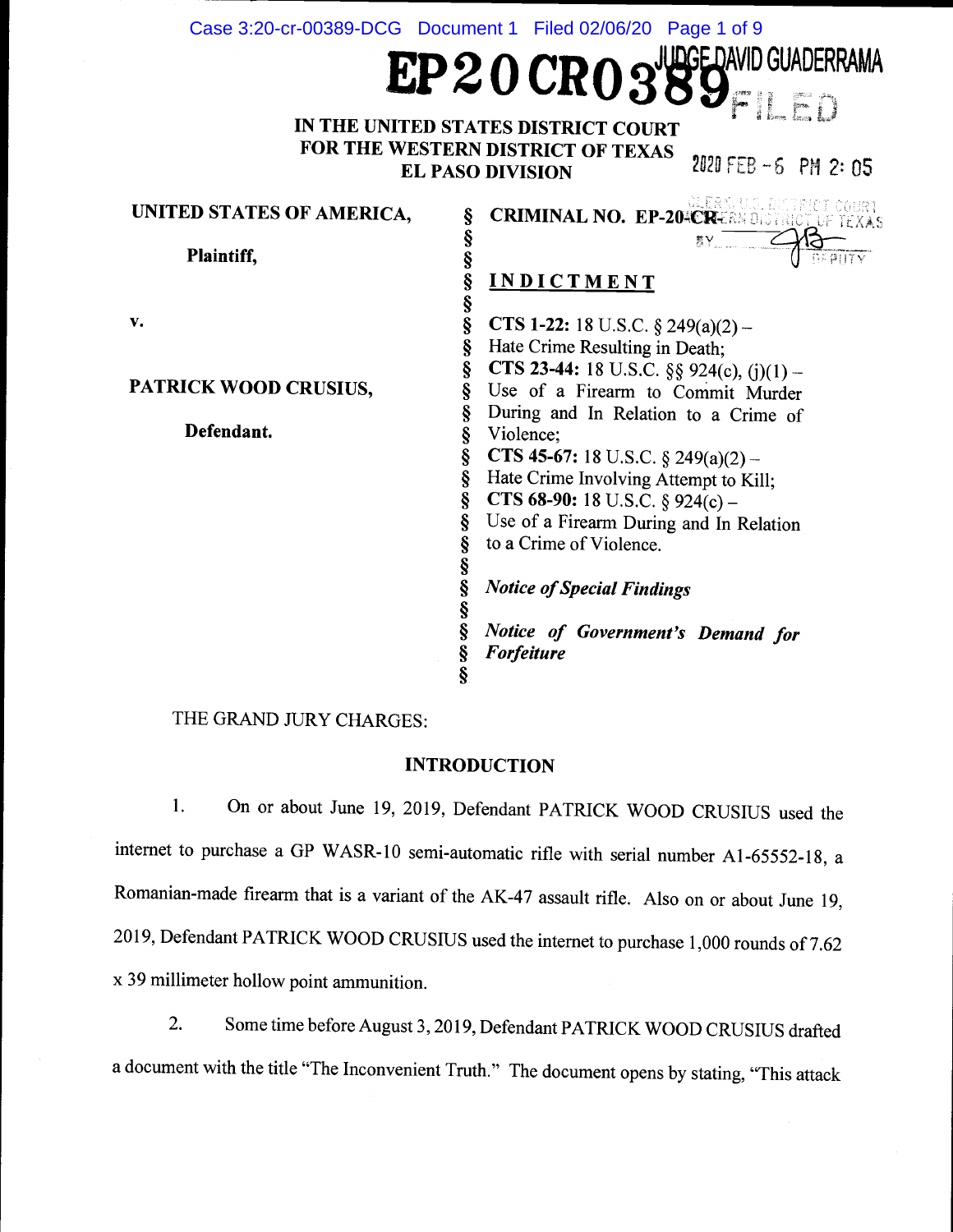### Case 3:20-cr-00389-DCG Document 1 Filed 02/06/20 Page 2 of 9

is a response to the Hispanic invasion of Texas. They are the instigators, not me. I am simply defending my country from cultural and ethnic replacement brought on by the invasion."

3. On or about August 3, 2019, Defendant PATRICK WOOD CRUSIUS drove a vehicle overnight from Allen, Texas, to the Walmart Supercenter store located at 7101 Gateway West Boulevard in El Paso, Texas. Defendant PATRICK WOOD CRUSIUS traveled with the GP WASR-10 semi-automatic rifle and 7.62 x 39 millimeter hollow point ammunition that he had previously purchased.

4. On or about August 3, 2019, Defendant PATRICK WOOD CRUSIUS uploaded the document he had drafted entitled "The Inconvenient Truth" onto the internet.

5. On or about August 3, 2019, after uploading the document entitled "The Inconvenient Truth" to the internet, Defendant PATRICK WOOD CRUSIUS opened fire and shot multiple individuals in and around the Walmart Supercenter store located at 7101 Gateway West Boulevard in El Paso, Texas. Defendant PATRICK WOOD CRUSIUS used his GP WASR- 10 semi-automatic rifle and 7.62 x 39 millimeter hollow point ammunition to conduct the attack, which led to the death of twenty-two individuals and injured many more.

# COUNTS ONE THROUGH TWENTY-TWO (18 U.S.C. § 249(a)(2) - Hate Crime Resulting in Death)

Paragraphs numbered 1 through 5 previously alleged in this indictment are re-alleged and incorporated as though fully set forth herein.

6. On or about August 3, 2019, in the Western District of Texas, Defendant PATRICK WOOD CRUSIUS willfully caused bodily injury to the victims listed below because of the actual and perceived national origin of any person:

| <b>COUNT</b> | <b>VICTIM</b> |
|--------------|---------------|
|              | A.A.          |
|              | J.A.          |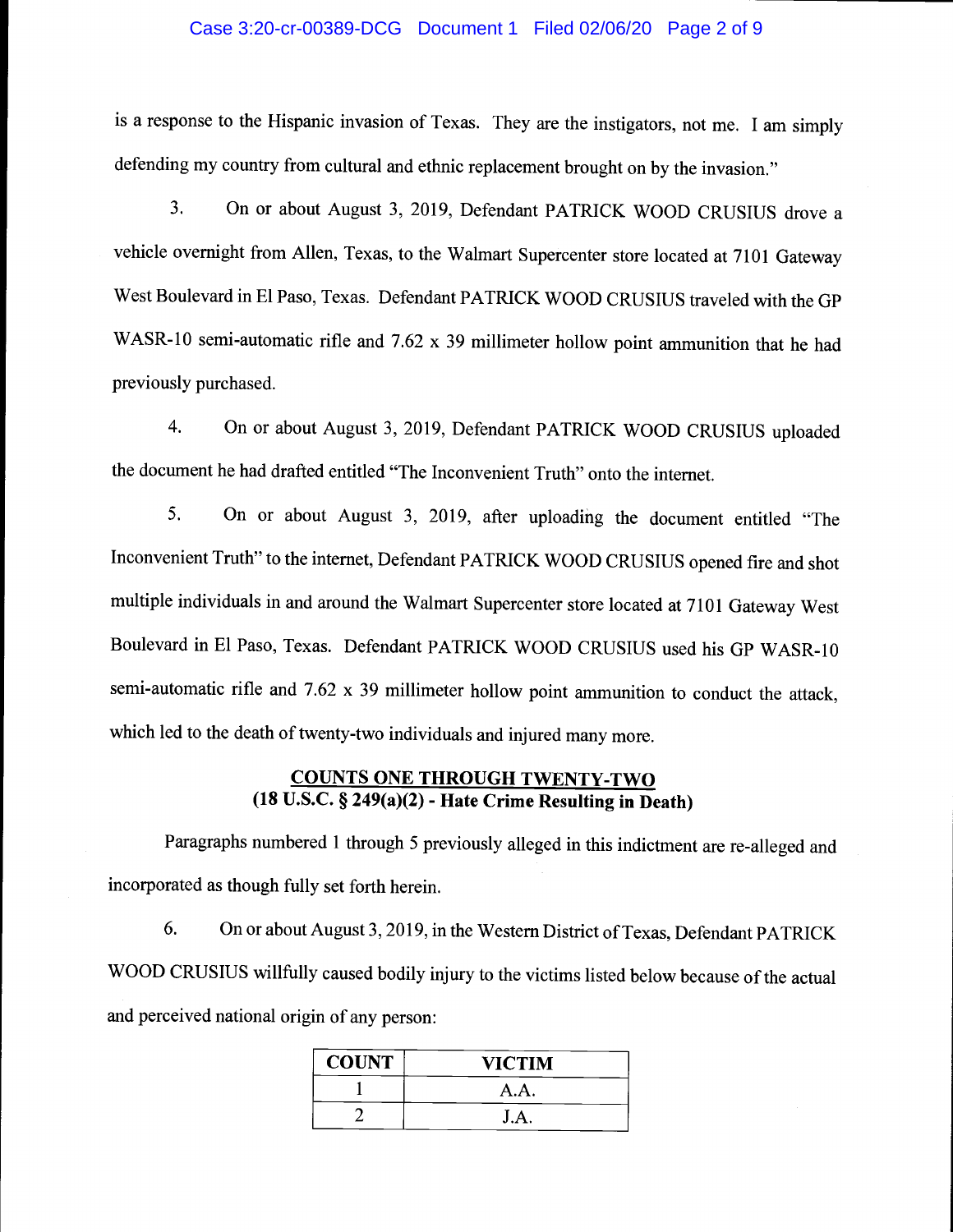### Case 3:20-cr-00389-DCG Document 1 Filed 02/06/20 Page 3 of 9

| 3              | A.B.   |
|----------------|--------|
| 4              | J.C.G. |
| 5              | L.C.   |
| 6              | A.E.   |
| $\overline{7}$ | M.F.   |
| 8              | R.F.   |
| 9              | A.C.H. |
| 10             | A.H.   |
| 11             | D.J.   |
| 12             | L.A.J. |
| 13             | M.L.R. |
| 14             | M.L.H. |
| 15             | I.F.M. |
| 16             | G.I.M. |
| 17             | E.M.M. |
| 18             | M.R.   |
| 19             | S.R.M. |
| 20             | J.A.R. |
| 21             | T.S.   |
| 22             | J.V.   |

and, in connection with each of the offenses in Counts One through Twenty-Two, the Defendant employed a firearm that had traveled in interstate and foreign commerce, and the Defendant used a channel, facility, and instrumentality of interstate and foreign commerce, and the Defendant's conduct interfered with commercial and other economic activity in which the victims listed above were engaged at the time of the offense. The offense resulted in the death of the victim.

All in violation of Title 18, United States Code, Section 249(a)(2)(A)(ii)(I).

# COUNTS TWENTY-THREE THROUGH FORTY-FOUR (18 U.S.C. § 924(c), (j)(1) - Use of a Firearm to Commit Murder During and In Relation to a Crime of Violence)

Paragraphs numbered 1 through 5 previously alleged in this indictment are re-alleged and incorporated as though fully set forth herein.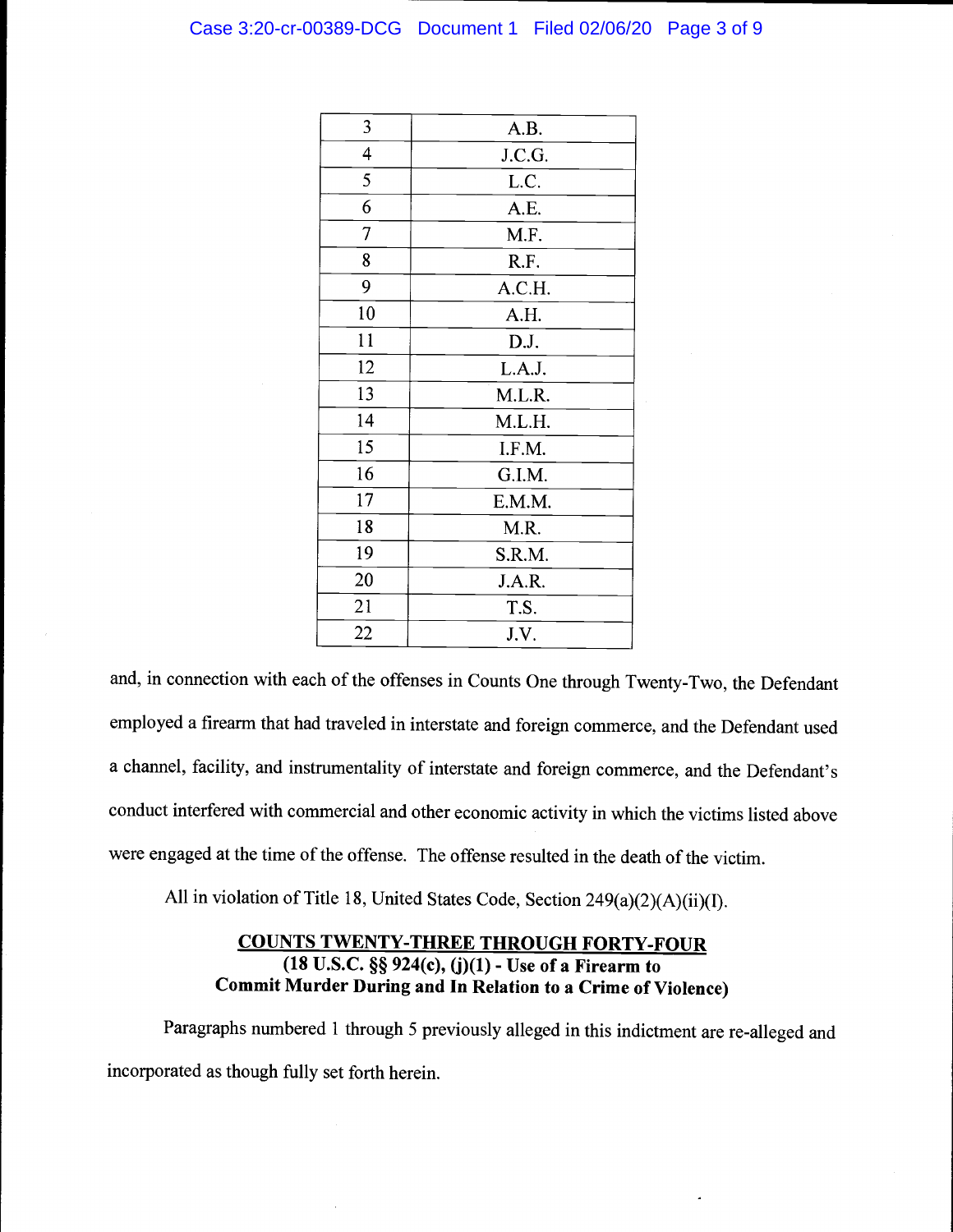### Case 3:20-cr-00389-DCG Document 1 Filed 02/06/20 Page 4 of 9

7. On or about August 3, 2019, in the Western District of Texas, Defendant PATRICK WOOD CRUSIUS knowingly used, carried, brandished, and discharged a firearm, namely, a GP WASR-10 semi-automatic rifle with serial number A1-65552-18, during and in relation to a crime of violence for which he may be prosecuted in a court of the United States, namely, the offenses charged in Counts One through Twenty-Two; and caused the death of each victim listed below through the use of a firearm in such a manner as to constitute murder as defined by Title 18, United States Code, Section 1111, in that the Defendant, with malice aforethought, unlawfully killed each victim with the firearm.

| <b>COUNT</b> | <b>VICTIM</b> |
|--------------|---------------|
| 23           | A.A.          |
| 24           | J.A.          |
| 25           | A.B.          |
| 26           | J.C.G.        |
| 27           | L.C.          |
| 28           | A.E.          |
| 29           | M.F.          |
| 30           | R.F.          |
| 31           | A.C.H.        |
| 32           | A.H.          |
| 33           | D.J.          |
| 34           | L.A.J.        |
| 35           | M.L.R.        |
| 36           | M.L.H.        |
| 37           | I.F.M.        |
| 38           | G.I.M.        |
| 39           | E.M.M.        |
| 40           | M.R.          |
| 41           | S.R.M.        |
| 42           | J.A.R.        |
| 43           | T.S.          |
| 44           | J.V.          |

All in violation of Title 18, United States Code, Sections 924(c) and 924(j)(1).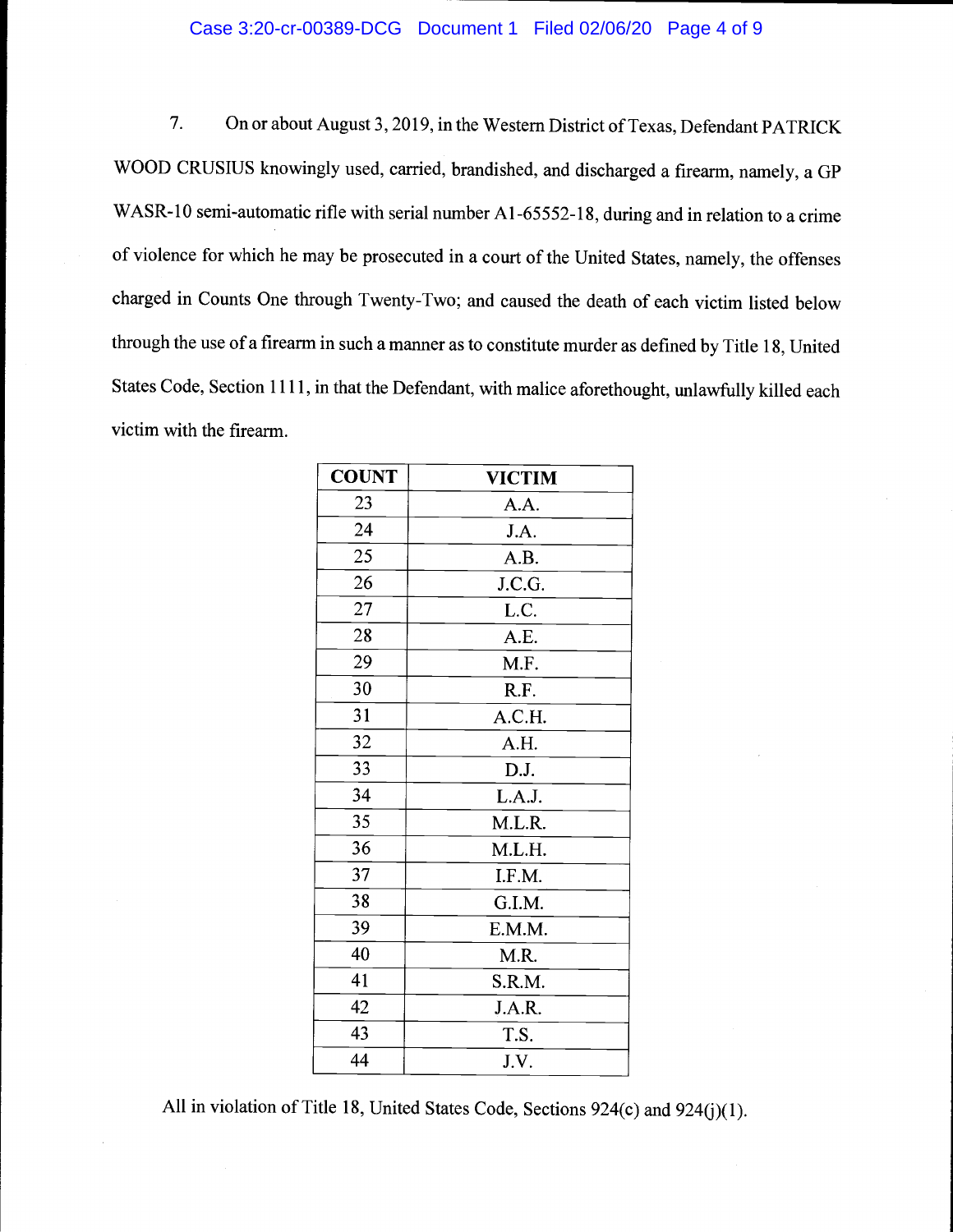# COUNTS FORTY-FIVE THROUGH SIXTY-SEVEN (18 U.S.C. § 249(a)(2) - Hate Crime Involving Attempt to Kill)

Paragraphs numbered 1 through 5 previously alleged in this indictment are re-alleged and incorporated as though fully set forth herein.

8. On or about August 3,2019, in the Western District of Texas, Defendant PATRICK

WOOD CRUSIUS willfully caused bodily injury to the victims listed below because of the actual and perceived national origin of any person:

| <b>COUNT</b> | <b>VICTIM</b> |
|--------------|---------------|
| 45           | P.G.A.        |
| 46           | M.A.P.        |
| 47           | E.A.          |
| 48           | J.A.A.        |
| 49           | R.B.          |
| 50           | M.A.P.B.      |
| 51           | R.C.          |
| 52           | L.C.          |
| 53           | M.D.A.M.      |
| 54           | E.G.D.A.R.    |
| 55           | A.E.D.L.R.    |
| 56           | G.G.S.        |
| 57           | J.G.          |
| 58           | M.M.G.G.      |
| 59           | M.E.G.        |
| 60           | E.C.G.        |
| 61           | M.J.          |
| 62           | M.S.L.        |
| 63           | O.R.L.        |
| 64           | O.R.M.        |
| 65           | N.E.M.Z.      |
| 66           | L.M.P.        |
| 67           | R.V.          |

and, in connection with each of the offenses in Counts Forty-Five through Sixty-Seven, the Defendant employed a firearm that had traveled in interstate and foreign commerce, and the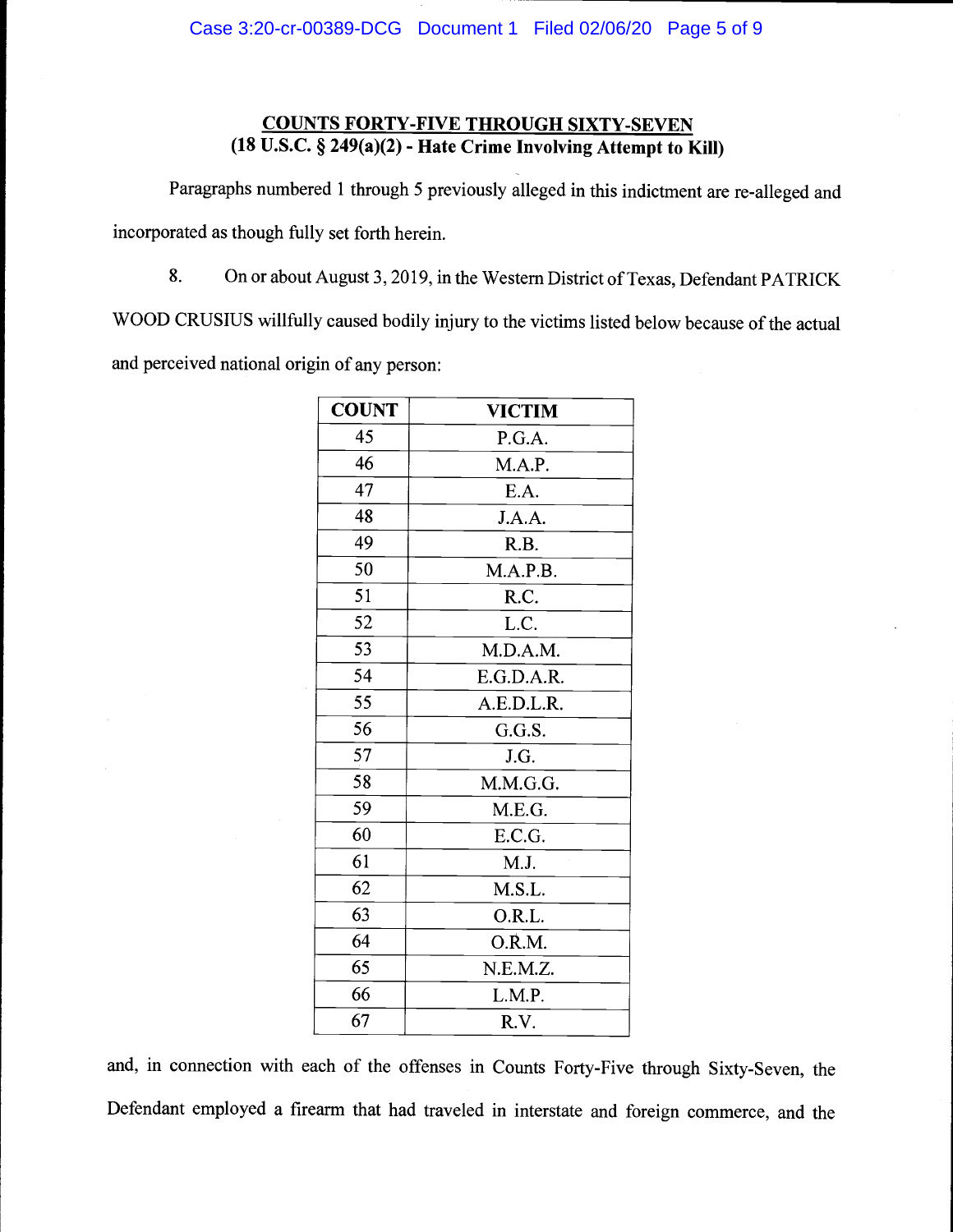Defendant used a channel, facility, and instrumentality of interstate and foreign commerce, and the Defendant's conduct interfered with commercial and other economic activity in which the victims listed above were engaged at the time of the offense. The offense included an attempt to kill.

All in violation of Title 18, United States Code, Section 249(a)(2)(A)(ii)(II).

## COUNTS SIXTY-EIGHT THROUGH NINETY (18 U.S.C. § 924(c) - Use of a Firearm During and In Relation to a Crime of Violence)

Paragraphs numbered 1 through 5 previously alleged in this indictment are re-alleged and incorporated as though fully set forth herein.

9. On or about August 3, 2019, in the Western District of Texas, Defendant PATRICK WOOD CRUSIUS knowingly used, carried, brandished, and discharged a firearm, namely, a GP WASR-10 semi-automatic rifle with serial number A1-65552-18, during and in relation to a crime of violence for which he may be prosecuted in a court of the United States, namely, the offenses charged in Counts Forty-Five through Sixty-Seven.

| <b>COUNT</b> | <b>VICTIM</b> |
|--------------|---------------|
| 68           | P.G.A.        |
| 69           | M.A.P.        |
| 70           | E.A.          |
| 71           | J.A.A.        |
| 72           | R.B.          |
| 73           | M.A.P.B.      |
| 74           | R.C.          |
| 75           | L.C.          |
| 76           | M.D.A.M.      |
| 77           | E.G.D.A.R.    |
| 78           | A.E.D.L.R.    |
| 79           | G.G.S.        |
| 80           | J.G.          |
| 81           | M.M.G.G.      |
| 82           | M.E.G.        |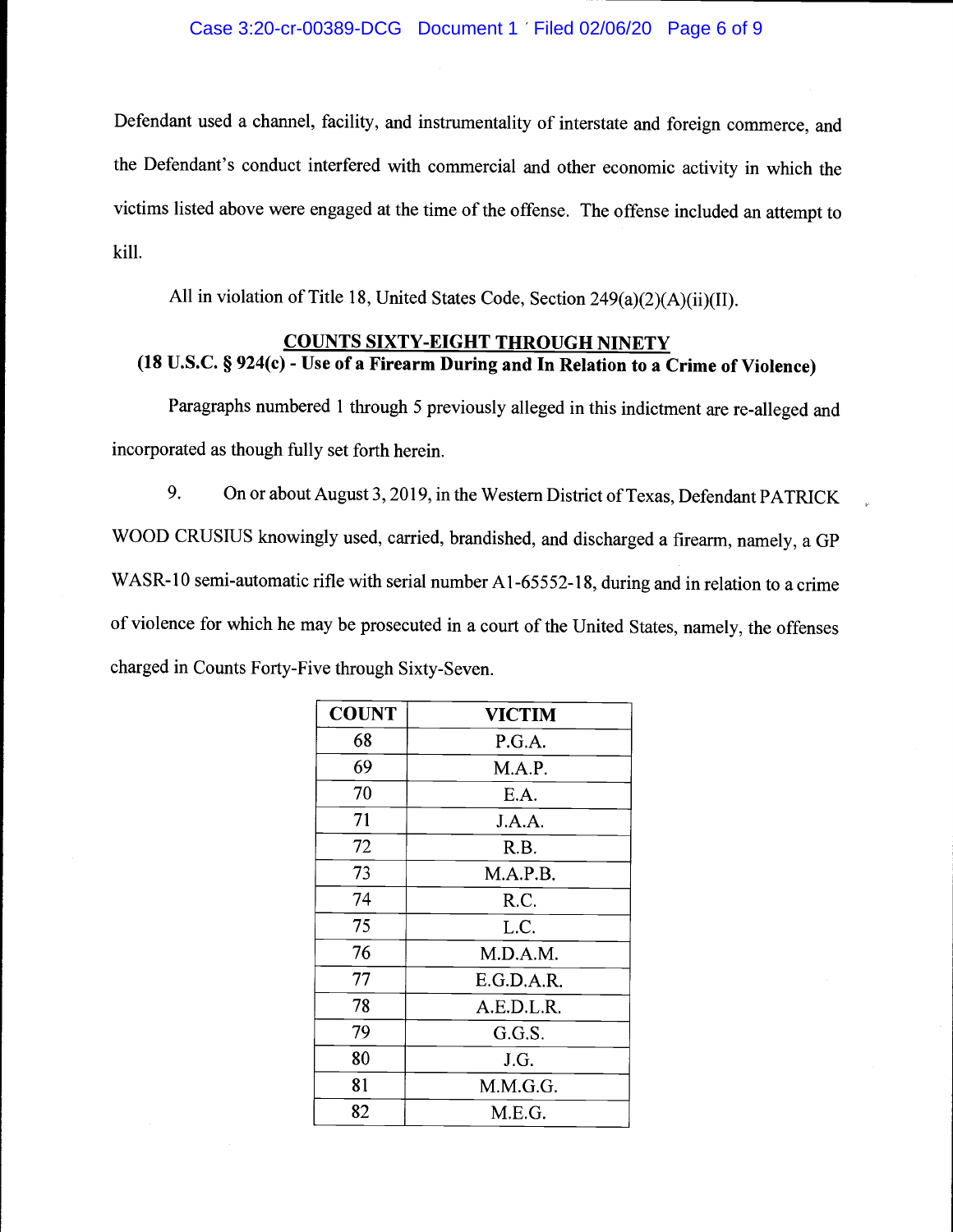### Case 3:20-cr-00389-DCG Document 1 Filed 02/06/20 Page 7 of 9

| E.C.G.   |
|----------|
| M.J.     |
| M.S.L.   |
| O.R.L.   |
| O.R.M.   |
| N.E.M.Z. |
| L.M.P.   |
| R.V.     |
|          |

All in violation of Title 18, United States Code, Section 924(c).

## NOTICE OF SPECIAL FINDINGS PURSUANT TO TITLE 18, UNITED STATES CODE. SECTIONS 3591 AND 3592

### THE GRAND JURY FINDS:

10. As to Counts Twenty-Three through Forty-Four, Defendant PATRICK WOOD CRUSIUS,

- i. was 18 years of age or older at the time of the offense;
- ii. intentionally killed the victim (18 U.S.C. § 3591(a)(2)(A));
- iii. intentionally inflicted serious bodily injury that resulted in the death of the victim (18 U.S.C. § 3591(a)(2)(B));
- iv. intentionally participated in an act, contemplating that the life of a person would be taken and intending that lethal force would be used in connection with a person, other than one of the participants in the offense, and the victim died as a result of the act (18 U.S.C.  $\S 3591(a)(2)(C)$ );
- v. intentionally and specifically engaged in an act of violence, knowing that the act created grave risk of death to a person, other than one of the participants in the offense, such that participation in the act constituted a reckless disregard for human life, and the victim died as a result of the act (18 U.S.C.  $§$  3591(a)(2)(D));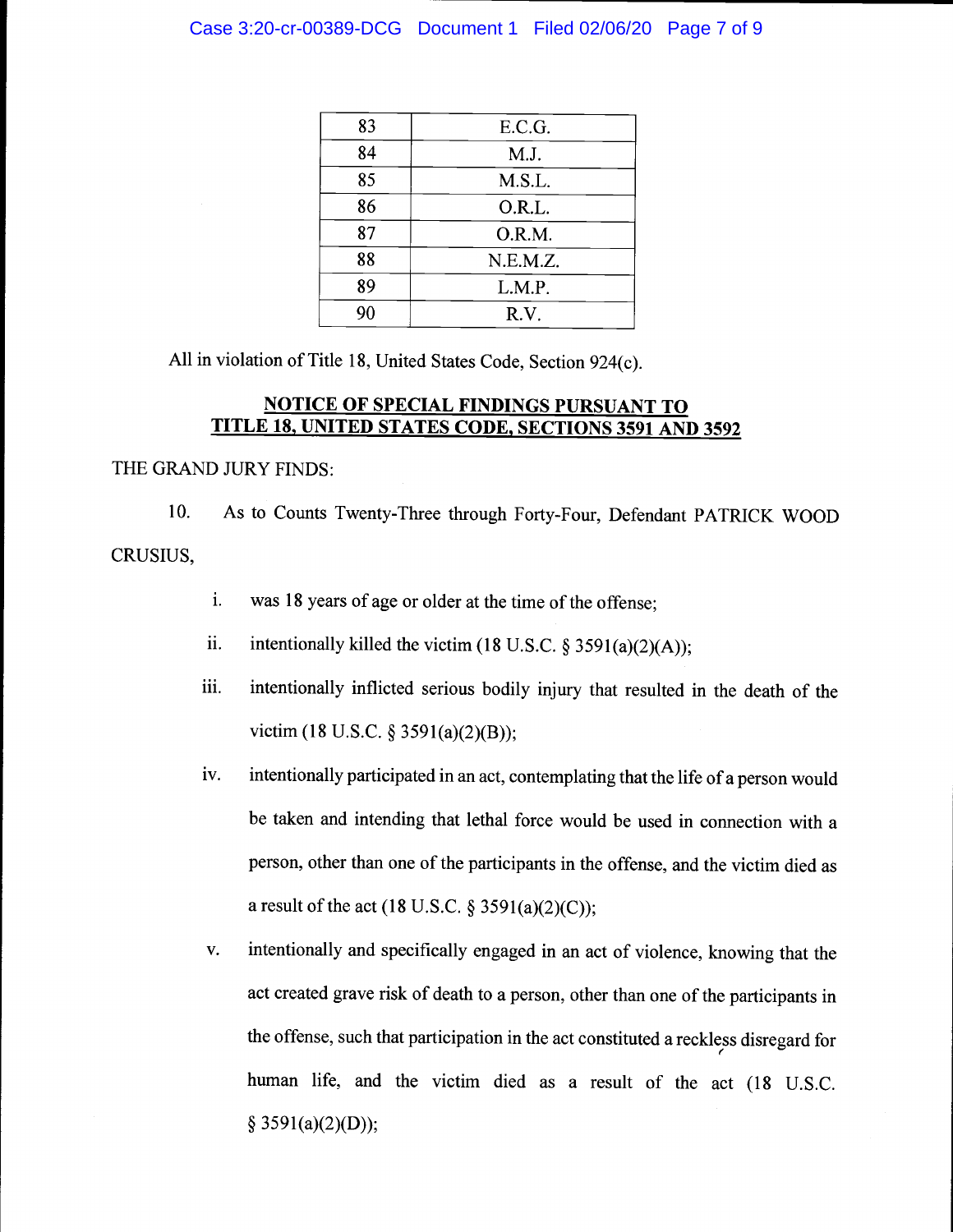### Case 3:20-cr-00389-DCG Document 1 Filed 02/06/20 Page 8 of 9

11. As to Counts Twenty-Three through Forty-Four, Defendant PATRICK WOOD CRUSIUS knowingly created a grave risk of death to one or more persons in addition to the victim of the offense (18 U.S.C. § 3592(c)(5));

12. As to Counts Twenty-Three through Forty-Four, Defendant PATRICK WOOD CRUSIUS committed the offense after substantial planning and premeditation to cause the death of a person (18 U.S.C. § 3592(c)(9));

13. As to Counts Twenty-Three through Forty-Four, Defendant PATRICK WOOD CRUSIUS intentionally killed and attempted to kill more than one person in a single criminal episode (18 U.S.C. § 3592(c)(16));

14. As to Counts Twenty-Eight (A.E.), Twenty-Nine (M.F.), Thirty (R.F.), Thirty-One (A.C.H.), Thirty-Two (A.FL), Thirty-Four (L.A.J.), Forty-One (S.R.M.), Forty-Three (T.S.), and Forty-Four (J.V.), the victim was particularly vulnerable due to old age and infirmity (18 U.S.C.  $§$  3592(c)(11)); and

15. As to Count Forty-Two (J.A.R.), the victim was particularly vulnerable due to youth (18 U.S.C. § 3592(c)(11)).

### NOTICE OF GOVERNMENT'S DEMAND FOR FORFEITURE

16. The grand jury re-alleges and incorporates by reference all allegations contained in Counts Twenty-Three through Forty-Four, and Counts Sixty-Eight through Ninety of this indictment for the purpose of alleging criminal forfeiture pursuant to Title 18, United States Code, Section 924(d); and Title 28, United States Code, Section 2461(c). As part of the commission of the violations of Title 18, United States Code, Sections 924(c) and 924(j)(1), charged in Counts Twenty-Three through Forty-Four, and Counts Sixty-Eight through Ninety of this indictment, the following firearms and ammunition, which were involved and used in the knowing commission of